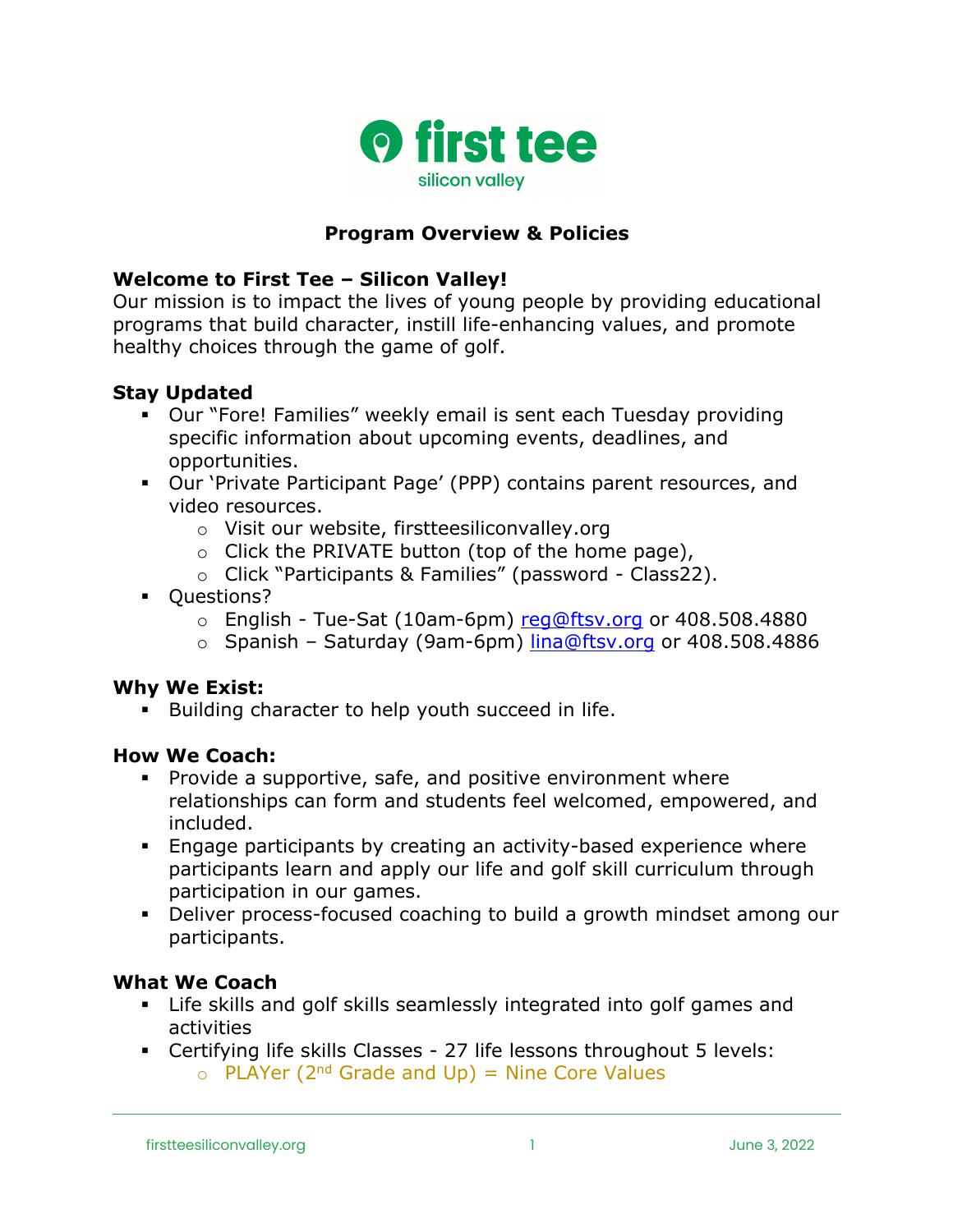- $\circ$  PLAYer Teen (6<sup>TH</sup> Grade and Up) = Nine Core Values
- $\circ$  Par (3<sup>rd</sup> Grade and Up) = Communication and Self-Management Tools
- $\circ$  Birdie (5<sup>th</sup> Grade and Up) = Goal Setting
- $\circ$  Eagle 7<sup>th</sup> (Grade and Up) = Resilience Skills, Conflict Resolution, Advanced Interpersonal and Self-Management Tools
- $\circ$  Ace (9<sup>th</sup> Grade and up) = 4 Projects Career Development, Post High School Education, Volunteerism, Advanced Mental & Physical Golf Training.
- § Golf Skills 9 Golf Fundamentals each with Factor of Influences
- § Skills Advancement Classes Offered to Par level & up. Designed for golf development.  $\rightarrow$  Golf Rounds, Golf Play, Golf STEM

## **LSE Class Progression**

Levels

- § The First Tee has five levels (PLAYer, Par, Birdie, Eagle, Ace).
- **•** The program starts at the PLAYer Part  $1*$  regardless of golf skills.
- $\bullet$  6<sup>th</sup> grade and up should take PLAYer Teen
- § Participants must complete the Part 1 & Part 2 class and each certification requirement to demonstrate they are ready for the next level.
- The progression is as follows:
	- $\circ$  PLAYer Part 1  $\rightarrow$  PLAYer Part 2\*
	- o Par Part 1 (3<sup>rd</sup> grade+)  $\rightarrow$  Par Part 2\*\*
	- o Birdie Part 1 (5<sup>th</sup> grade+)  $\rightarrow$  Birdie Part 2
	- $\circ$  Eagle Part 1 (7<sup>th</sup> grade+)  $\rightarrow$  Eagle Part 2
	- $\circ$  Ace (9<sup>th</sup> grade+)

\*PLAYer Teen (6<sup>th</sup> grade and above)  $\rightarrow$  \*\*Par Teen \*Par Teen (6<sup>th</sup> grade and above)  $\rightarrow$  Birdie Part 1

# **Certification**

- What goes into certification:
	- o Convey all Nine Core Values
	- o Exhibit core life lessons
	- o Complete post class assignments
- o Complete certification of golf and life skills assessments
- o Be grade eligible (see above)
- § When: Certification is done during lessons #6 and #7 of the season. (8 lessons per season)
- § How to prepare: The following items are available on our PPP. Password: Class22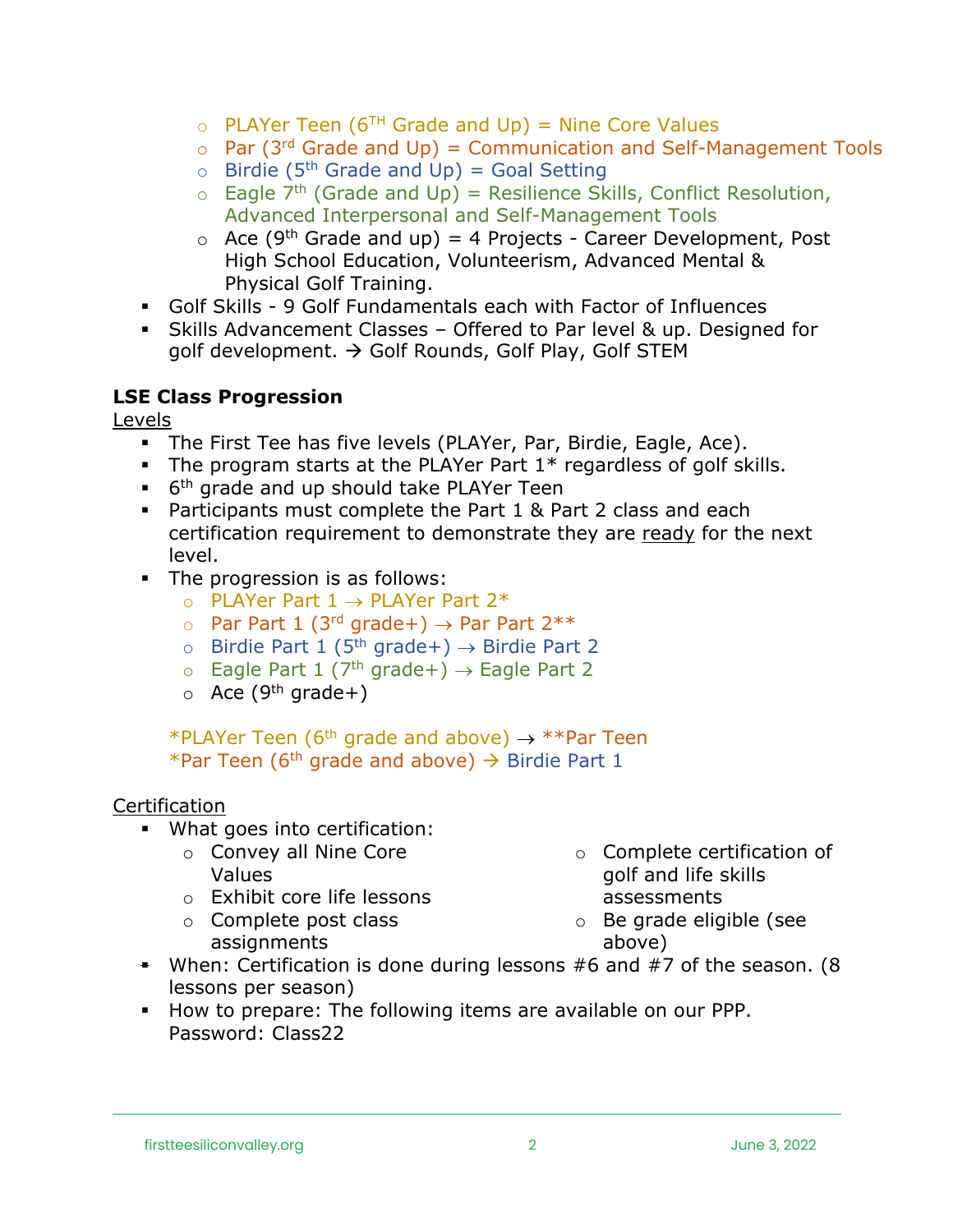- $\circ$  Review sheets provides certification requirements, book pages (Birdie and above), and information included on the written assessments.
- $\circ$  External Scorecard document and video provides details on the playing (golf rounds) requirement for Par level and above participants.
- o Core lesson videos provides a description of each core lesson
- $\circ$  Golf Cue videos (PLAYer and Par levels) provides a description of our golf cues for participants to practice outside of class.
- § Repetition is encouraged. participants can spend 1-2 years at each level.
- § We use "ready or not ready" for the next level instead of "pass or fail."

# **Policies**

- § Attendance please inform instructor about absences one week prior
- § Punctuality arrive 10 min early to allow for a safe check-in.
- Late Policy 1 min after class starts, participant will not be admitted into class.
- § Attendance Policy can miss up to 2 classes and still be eligible to move into the next level.
- § Check In– parents/guardians walk students to and from the check in/out table
- § Parent Responsibilities Help participants absorb life lessons. Please stay 25 yards away from participants during class.
- § Dress Code Pockets, athletic shoes (no baseball, football, or soccer cleats).
- § Clubs provided for all levels if needed. Par level & above are encouraged to purchase clubs. We have a club leasing program for those on financial aid and clubs available for purchase for everyone else. For more information, please contact manny@ftsv.org
- Rain Policy class held rain or shine. We have a standing policy to cancel anytime it is raining consistently AND less than 50 degrees Fahrenheit OR if the air quality index is greater than 150 OR if there is lightning. We also use a heat chart to monitor the safety of class. Email weather@ftsv.org to receive an update on the day's class status.
- Cancellation Policy Full refund if you cancel registration before the published registration deadline. No refunds will be given if the cancellation is made after the registration deadline. You must email reg@ftsv.org to notify us of cancellation.

 $+$  In the event of a public health emergency, we will follow quidance from the Santa Clara County Department of Health. Stay home if you are sick. Please review our safety document on the participant private page.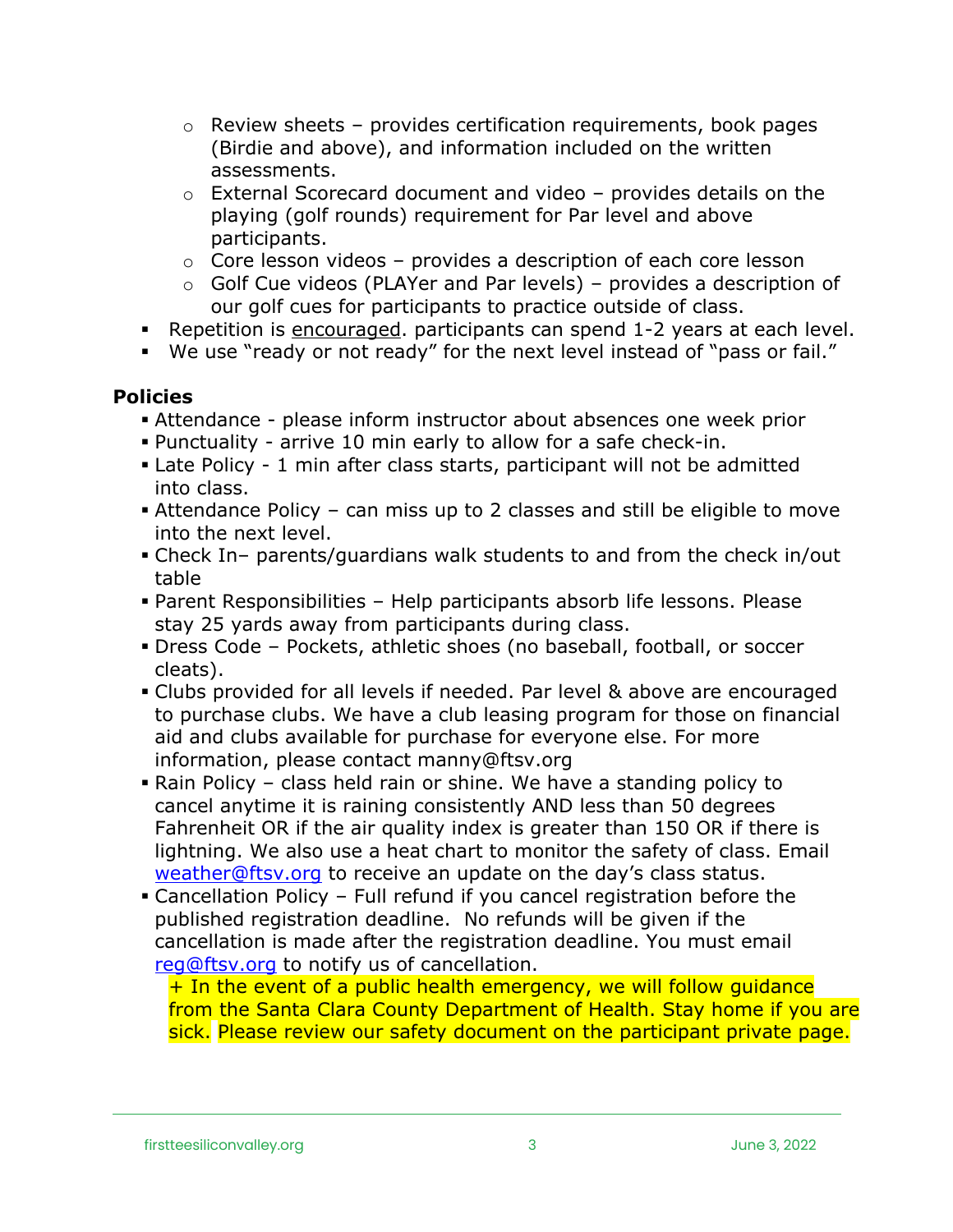- Late admin fee If registration occurs after the published registration deadline, a fee equal to 25% of the class fee will be incurred (this does not apply to waitlisted participants being placed in a class by FTSV staff).
- § Full class payment must be received before participant can join the class.
	- $\circ$  In the case of a no-show on the first day of class (without notification\*), the participant will be removed from class and the next person on the waitlist will be admitted. \*notify by emailing reg@ftsv.org

## **Parent Responsibilities**

- § Reinforce Core Lessons of the week at home ask a coach or FTSV staff member and they will be happy to provide a recap of what was covered.
- § Help your child absorb the life lessons. Be an active listener and a supporter.
- § Do not carry your child's golf bag (help us to promote participant responsibility).
- § Stay updated by reading the "Fore Families!" email each Tuesday.
- Check out our parent resources on our private page.

## **Opportunities**

- § For Par level & above Participants are offered several opportunities every year. Some opportunities are unique to FTSV and some are administered by TFT Headquarters.
	- o FTSV Scholarships, Seasonal Tournaments, Girls Golf, NCGA Youth On Course, Field Trips, Clinics, Speaking, Leadership Academies, Discount Cards and more!
	- o TFT Headquarters Scholarships, Leadership Academies, Tournaments, & more!
	- o Visit our Youth Opportunities page for more info.

## **Volunteering**

- § As a non-profit organization, we rely heavily on volunteer assistance.
- § Volunteer coaches assist as life and golf skill coaches. 1 class per week (same day each week) for 2.5 hours per class.
- § Administrative volunteers assist with check-in/check-out at our locations during season.
- § Please go to https://www.firstteesiliconvalley.org/about/volunteer/ and click on 'Volunteer Form' to get started. You must be through the onboarding process before: March  $1^{st}$  (Spring), June  $1^{st}$  (Summer), August  $10^{th}$  (Fall) or November  $10^{th}$  (Winter) in order to volunteer for the next session.